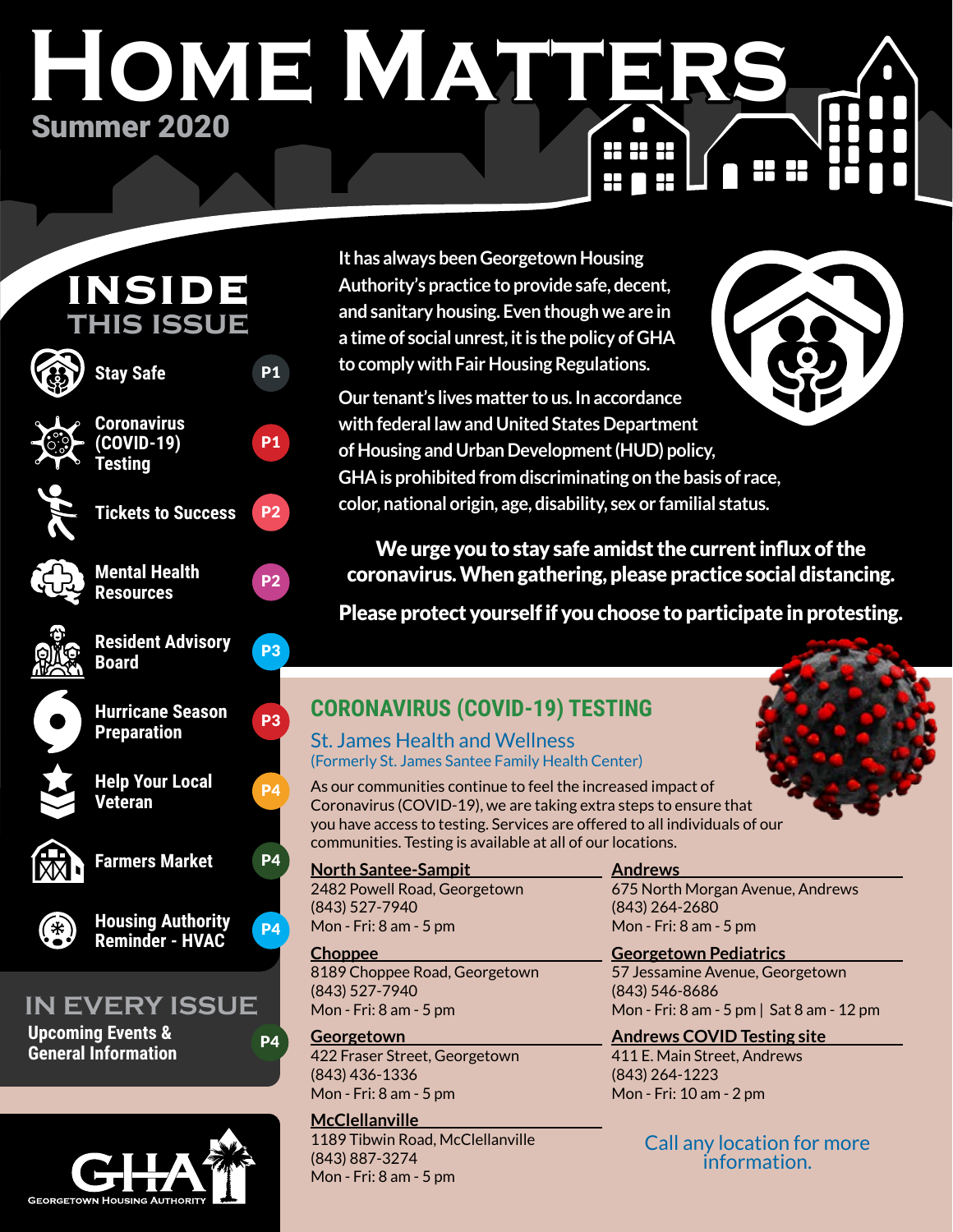

Due to the Coronavirus, GHA's Ready, Set, Success program had to pause, but we are excited to announce we have started drawing names again. For our new tenants, the READY SET SUCCEED program is an opportunity for every public housing resident to earn tickets for awesome prizes. For the last two years, names have been drawn at the end of each month to reveal a winner. The winner is contacted to pick up their prize within 5 business days of the drawing.

#### How to Earn Tickets for Success

- $\Box$  Pay rent and charges on time.
- $\Box$  Make repayment agreements
- when they are due.

 $\Box$  Keep your yard free of trash and unsightly items.

- $\Box$  Pass inspections.
- $\Box$  Be on time for scheduled appointments.
- $\Box$  Attend resident council monthly meeting and other activities.

#### Congratulations to our May Winner!



**Ernest Bradley** Westside Apts. *Ceramic Cookware*

## **Mental Health** Resources / Crisis Services

**Disaster Distress Helpline:** 1-800-985-5990 text: TalkWithUs to 66746

## **National Suicide Prevention Lifeline:** 1-800-273-TALK (8255) Lifeline Crisis Chat -

suicidepreventionlifeline.org/GetHelpLifelineChat.aspx **National Domestic Violence Hotline:**

1-800-799-7233 text: LOVEIS to 22522

**National Child Abuse Hotline:** 1-800-4AChild (1-800-422-4453) text: 1-800-422-4453

## Stress Reduction

- **Exercise** is a great way to relieve stress. Activities such as walking or jogging relieve stress by working large muscle groups in a repetitive motion.
- **Listen to soothing music** to unwind. Listening to music can have a very relaxing effect on the body.
- **Laughing** relieves tension by relaxing your muscles.
- **Q** Deep breathing exercises can help activate your parasympathetic nervous system, which controls the relaxation response. Take the time during this pandemic and social change to just breath. Take long deep breaths.

**National Sexual Assault Hotline:** 1-800-656-HOPE (4673) Online Chat - hotline.rainn.org/online

**The Eldercare Locator:** 1-800-677-1116

**Veteran's Crisis Line:** 1-800-273-TALK (8255) Crisis Chat - veteranscrisisline.net/get-help/chat text: 8388255

Find a health care provider or treatment for substance use disorder and mental health:

SAMHSA's National Helpline: 1-800-662-HELP (4357)

**Treatment Services Locator Website** findtreatment.samhsa.gov

 **Mindful eating** can help prevent overeating by eating slowly. Put your fork down between bites. Due to COVID-19 pandemic and quarantining, many of us have eaten our way through a few tubs of ice cream, a couple bags of chips, and a liter of soda. Especially when we have been feeling overwhelmed by all the unknown factors that are dictating our future. By eating mindfully you are more likely to seek out health food options, which will in turn boost your immune system.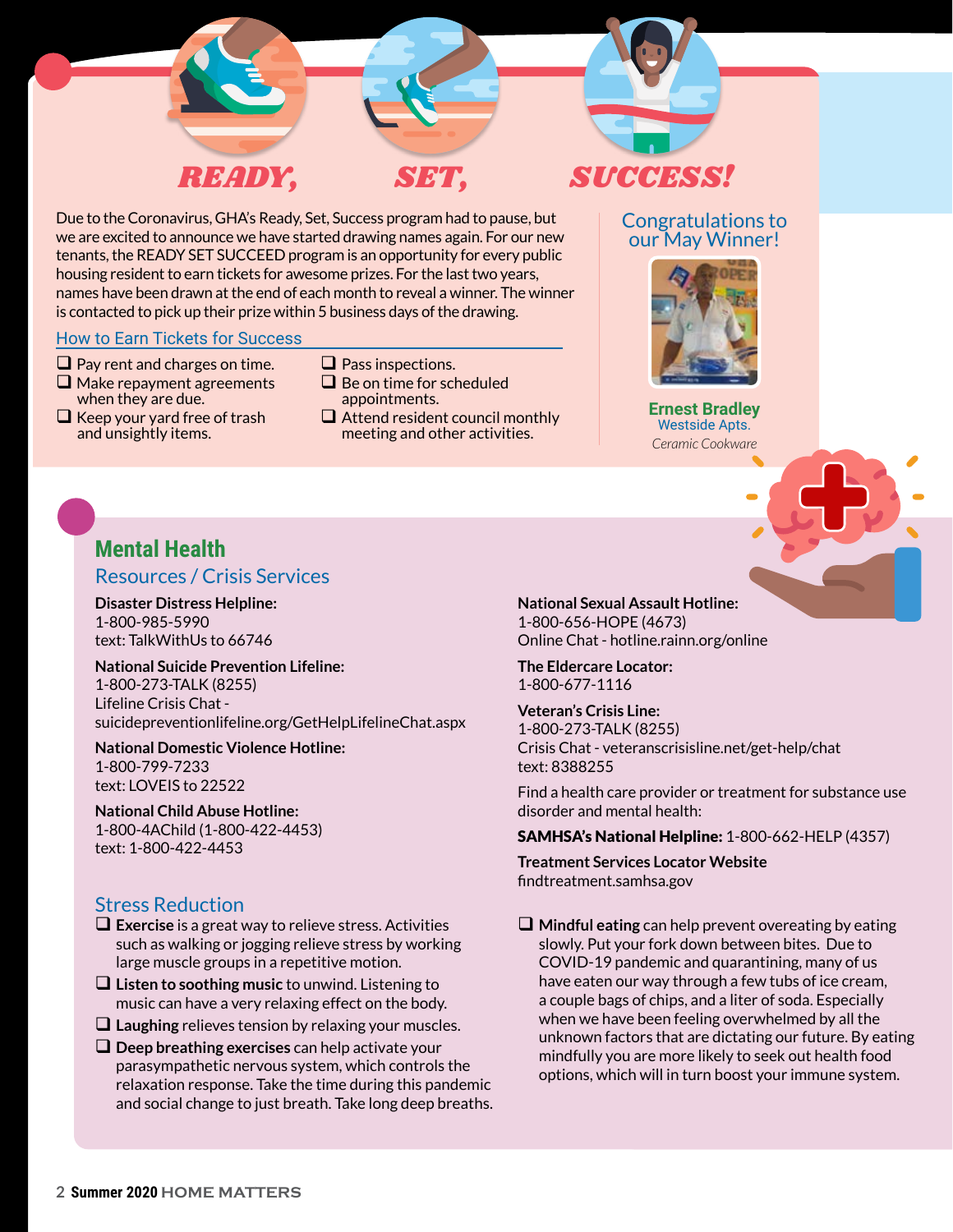## **Resident Advisory Board**

We are in the process of electing resident council members. Elections will be held in October. Ten of our residents have committed to running for resident council. If you are interested in participating with the Resident Advisory Board, contact Helen Rudolph at 843-546-9621, ext. 223.

# **Hurricane Season is Upon Us! Are You Ready?**

## Here are a few tips to help you get prepared:

- $\Box$  Put your hurricane kit together NOW to avoid crowded stores and low supermarket stock.
- $\Box$  Set up a room in your home as a designated "safe room" in the event of high winds.

## **EXAMPLE IN A KNOW YOUR EVACUATION ZONE!**

Westside Apartments – Zone B North Street Apartments – Zone B Maryville South Apartments – Zone A For more information, call 843-545-3900.

 $\Box$  Update your first aid box, replace expired medicines, and replenish bandages.

- 
- $\Box$  Keep your cell phone charged- if possible have a battery back-up or solar powered recharger on hand.
- $\Box$  Keep a full tank of gas in your car.
- $\Box$  Keep emergency contacts and phone numbers in your hurricane kit.
- $\Box$  Prepare 1-2 weeks supply of emergency items. These should include flashlights, batteries, bottled water, canned and dry foods, baby food and formula, blankets, cash, credit cards, diapers, change of clothes, toilet paper, soap and shampoo, insurance information, valuable papers, utensils, and paper towels.





Mobile device chargers



• Hand sanitizer

- 
- and other personal
- Sunglasses, mosquito repellent, sunscreen
- Important Documents wills, deeds, birth and marriage certificates,



• Toothbrush, toothpaste